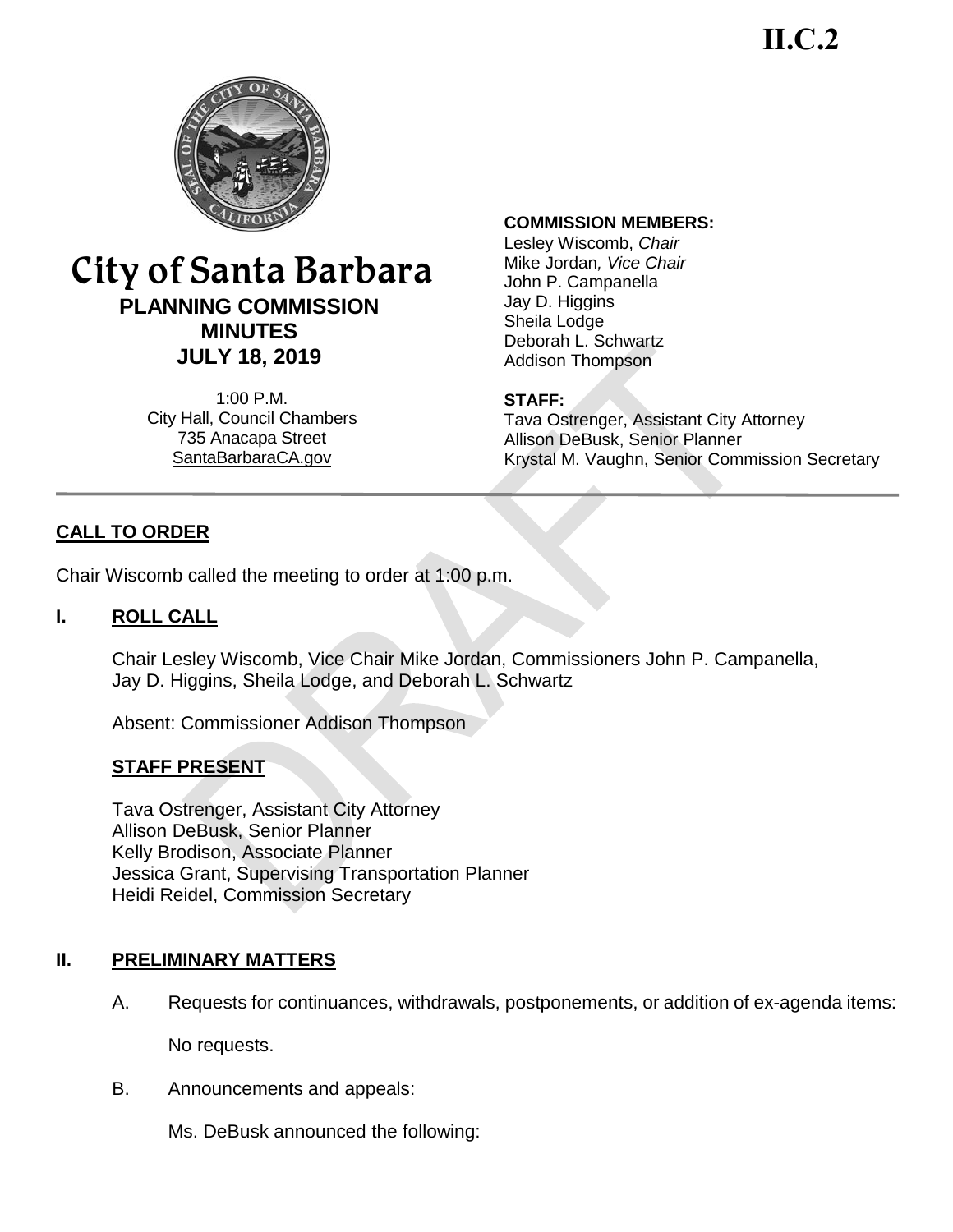- 1. City Council introduced the ordinance amendments related to Inclusionary Rental Housing on Tuesday, July 16, 2019, which will go back for a second reading on Tuesday, July 23, 2019.
- 2. City Council adopted the Coastal Commission's suggested modifications to the Updated Coastal Land Use Plan. Staff will submit the final draft to the Coastal Commission for their determination on legal adequacy.
- C. Comments from members of the public pertaining to items not on this agenda:

Public comment opened at 1:02 p.m.

The following individual spoke:

1. Anna Marie Gott

Public comment closed at 1:05 p.m.

#### **III. NEW ITEM**

#### **ACTUAL TIME: 1:05 P.M.**

#### **APPLICATION OF TRISH ALLEN OF SUZANNE ELLEDGE PLANNING AND PERMITTING SERVICES, AGENT FOR THE WRIGHT PARTNERS, PROPERTY OWNERS OF 301 E YANONALI STREET, APN 071-630-005, M-1/SP-2/SD-3 (LIGHT MANUFACTURING/SPECIFIC PLAN NO. 2 (CABRILLO PLAZA SPECIFIC PLAN)/COASTAL OVERLAY) ZONES, LOCAL COASTAL PROGRAM LAND USE PLAN DESIGNATION: INDUSTRIAL (PLN2012-00494)**

The 3.16-acre project site is located at the northeast corner of Garden and East Yanonali Streets. The project consists of the construction of a new two-story nonresidential development totaling approximately 33,451 net square feet, with a maximum height of 34 feet plus a tower element. The proposed development would be split into two buildings. Building 1 would be one-story with a maximum height of approximately 32 feet, 4 inches, and would contain approximately 25,376 net square feet. Building 2 would be two stories with a maximum height of approximately 34 feet and would contain approximately 8,075 net square feet, comprised of 4,111 net square feet on the ground floor and 3,964 net square feet on the second floor. The development is being proposed as "shell" buildings, with no specific users or uses identified at this time. The buildings could be leased to one user, or divided up for multiple users. A total of 138 vehicle parking spaces and 33 bicycle parking spaces are proposed.

Vehicular access to the development would be provided via a new driveway on E. Yanonali Street, approximately 280 feet east of the Garden Street/E. Yanonali Street intersection. The project includes sidewalk dedication along E. Yanonali Street in order to provide sidewalk and parkway consistent with the Pedestrian Master Plan along the project site's E. Yanonali Street frontage.

The project development would be set back 50 feet from the top–of-bank of Laguna Channel, which is located along the site's eastern property line. Habitat restoration is proposed within the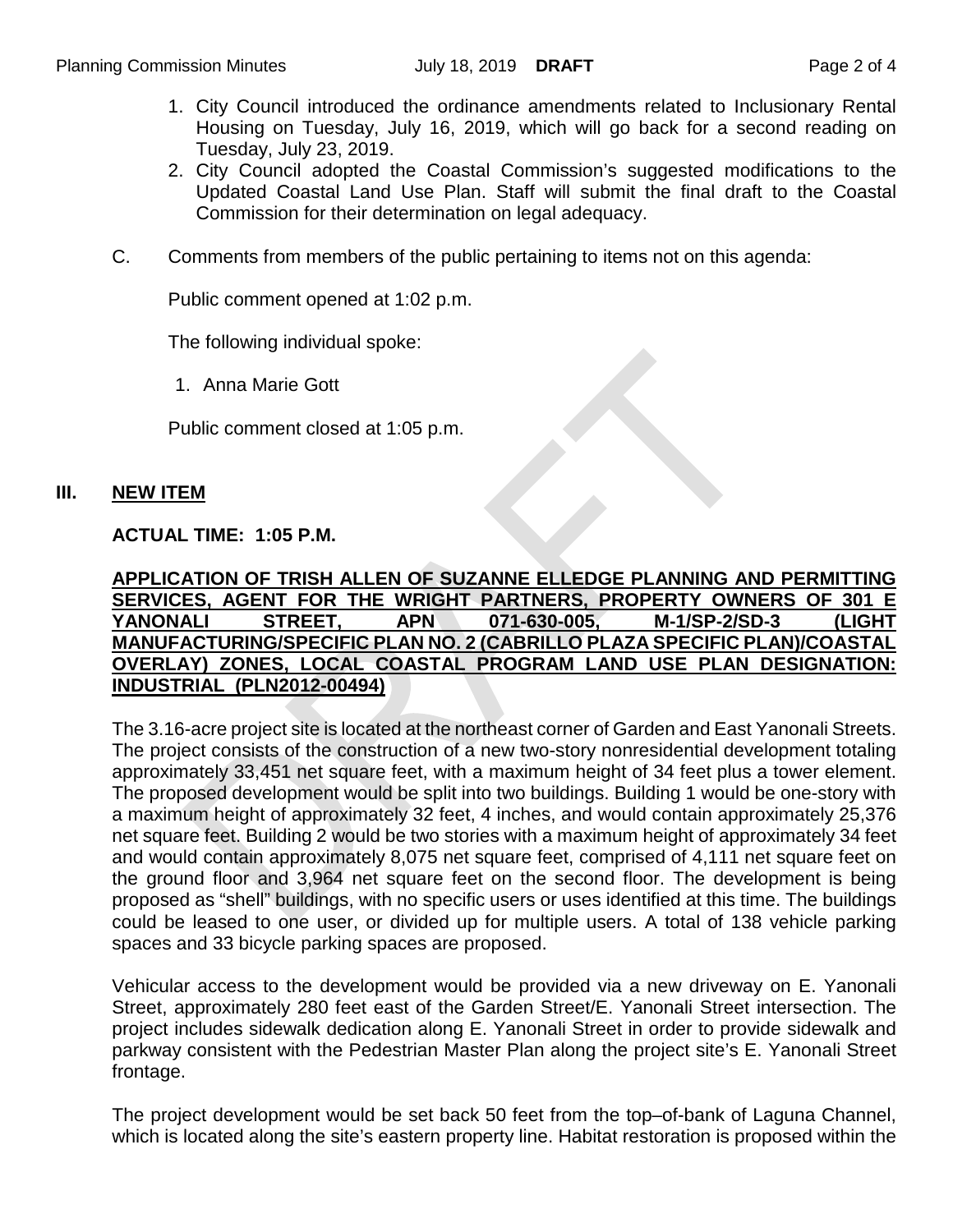50-foot setback from the top-of-bank along the west side of the creek and within property boundaries on the east side of the creek.

Estimated earthwork includes 9,350 cubic yards (cy) of cut and 12,000 cy of fill, requiring 9,350 cy of exported soil and 12,000 cy of imported soil due to the presumption that all excavated material is contaminated and must be removed from the site and replaced.

All existing uses at the site (open yard and contractor supply storage) would be eliminated.

The discretionary applications required for this project are:

- A. A Development Plan for 33,451 square feet of nonresidential development from the Cabrillo Plaza Specific Plan area (SBMC Chapter 28.85);
- B. A Front Setback Modification to allow a trellis in the required front setback along Garden Street (SBMC §28.92.110);
- C. A Front Setback Modification to allow a trellis in the required front setback along East Yanonali Street (SBMC §28.92.110); and
- D. A Coastal Development Permit to allow the proposed development in the Appealable jurisdiction of the City's Coastal Zone (SBMC §28.44.060).

The project requires an environmental finding pursuant to California Environmental Quality Act Guidelines Section 15183.

Kelly Brodison, Associate Planner, gave the Staff presentation. Jessica Grant, Supervising Transportation Planner, was available to answer questions.

Steve Hausz, Historic Landmarks Commission (HLC) Board Member, provided comments from the HLC and was available to answer questions.

Trish Allen, Suzanne Elledge Planning and Permitting Services; gave the Applicant presentation, and was joined by Brian Cearnal, The Cearnal Collective; Courtney Miller, CJM::LA Landscape Architects; Mike Caccese, MAC Design Associates; Walt Hammond, Rincon Consultants; Mary Carroll, ARCADIS; Scott Schell, Associated Transportation Engineers; Matthew Chua, The Cearnal Collective; and Suzanne Elledge, Suzanne Elledge Planning and Permitting Services.

Public comment opened at 2:04 p.m., and the following individuals spoke:

- 1. Anna Marie Gott
- 2. Eric Peterson, support
- 3. Anne Burdette

Written correspondence from Anna Marie Gott, Anne Burdette of the Santa Barbara Urban Creeks Council, and Trish Allen was acknowledged.

Public comment closed at 2:13 p.m.